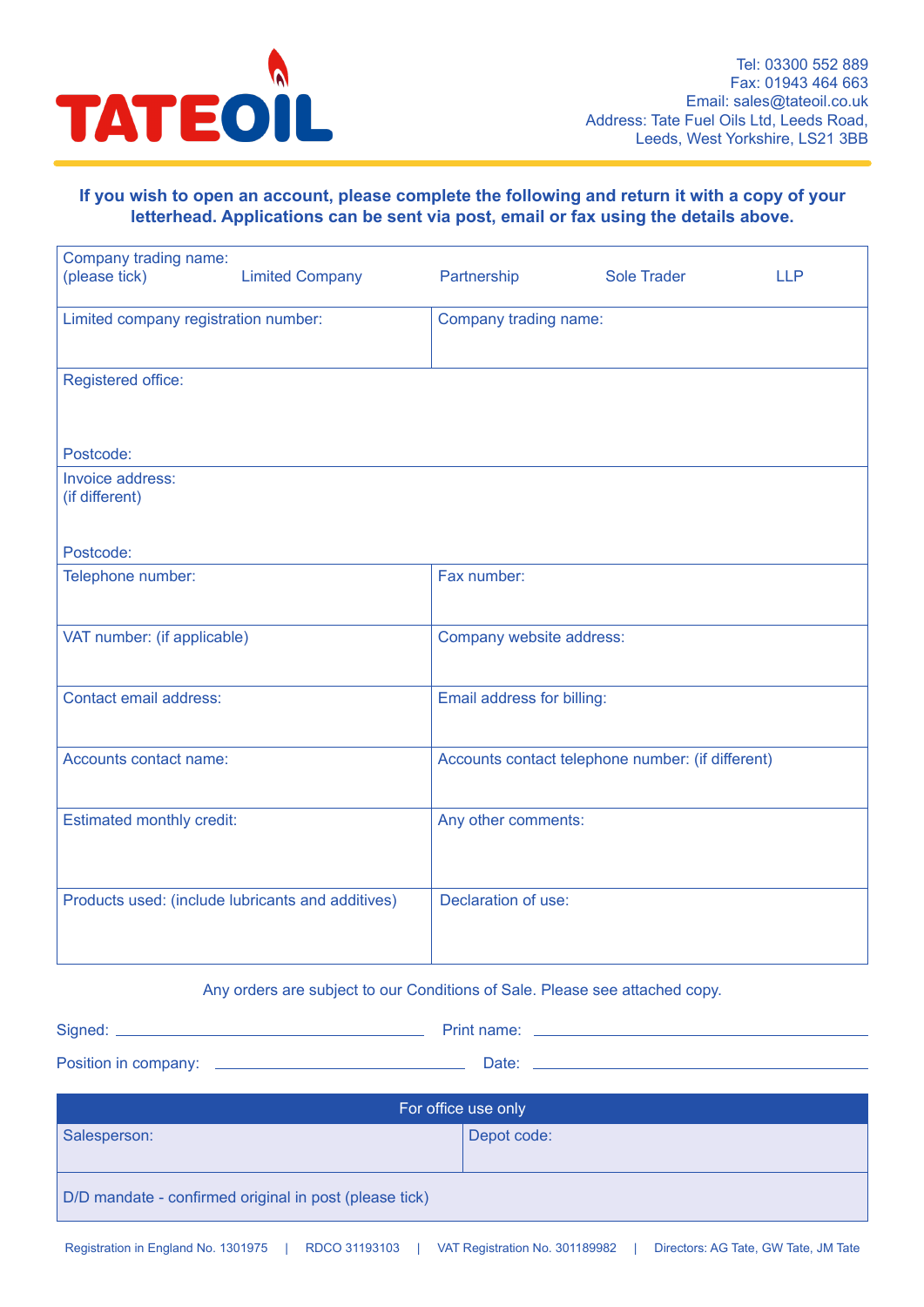

TERMS AND CONDITIONS OF SALE 21/7/2021

#### **1.Orders letterhead. Applications can be sent via post, email or fax using the details above.**

**1.1** Any order placed by the **buyer**, whether orally, in writing or electronic form, shall constitute a binding contract of sale once the **seller** has accepted it. The place time of the **company of the partnership Sole** Trader Company Partnership Sole Trader Leptung Company Co<br>The United States of the Company Partnership Sole Trader Leptung Company Partnership Solemn Constitute Origi

**1.2** Unless otherwise agreed in writing by the **seller**, all products shall be supplied in accordance with the conditions of sale to the exclusion of any terms and conditions (if any) stipulated by the **buyer**.

**1.3** The **buyer** shall be solely responsible for ensuring the accuracy of the terms of any order.

#### **2. Price**

**2.1** The product shall be charged at the price agreed on the date the order is made, subject to any increase equal to any new or increased tax duties or other imposts or any market variations imposed or occurring up to the date of ro any new<br>delivery.

2.2 The price shall include all duties levies or other imposts (excluding VAT).

2.3 If no price is agreed on the day of sale, the order will be priced based on the day of delivery.

## **3. Payment terms**

**3.1** Payment terms are cleared funds by card or bank transfer unless otherwise agreed by the **seller**.

**3.2** Credit shall only be available to the **buyer** subject to the completion of the **seller**'s credit application form. The offer of credit to any **buyer** and the continuation of such credit terms shall be at the **seller**'s sole discretion. 3.3 If credit is granted to the buyer payment for each delivery shall be made no later than 7 days from date of invoice by direct debit unless otherwise agreed by **seller**.

**3.4** If any accounts are overdue the **seller** shall be entitled without notice to cancel, terminate or suspend the agreement. The contact email address for billing: Email address: Email address for billion  $\mathcal{L}$ 

**3.5** In the event that the **seller** incurs legal costs or fees as a result of late payment the **seller** shall be entitled to reclaim those fees from the **buyer** on an indemnity basis.

**3.6** If you suspend payment of your debts, or are unable to pay your debts as they fall due or admit an inability to pay your debts, or (being a **seller**) are deemed unable to pay your debts within the meaning of section 123 of the Insolvency Act 1986, or (being an individual) are deemed either unable to pay your debts or as having no reasonable prospect of so doing, within the meaning of section 268 of the Insolvency Act 1986, or (being a partnership) have any partner to whom any of the foregoing apply; then **seller** may cancel or suspend all further deliveries have any partner to whom any of the foregoing apply; then **seller** may cancel or suspend all further deliverie under these terms and conditions or under any other contract between you and the **seller** without incurring any liability to you, and all outstanding sums in respect of goods delivered to you shall become immediately due.

### **4. Interest and additives**

**4.1** Prompt payment shall be a condition precedent to further deliveries and in the event of the failure of the **buyer** to pay in accordance with the credit terms, statutory late payment interest will be charged in line with the commercial debts (interest) act 1998. Any orders are subject to our Conditions of Sale. Please see at the Sale. Please see at the Sale. Please see at

#### **5. Deliveries**

**5.1** The **seller** will make every effort to effect delivery in accordance with the **buyer'**s requirements and the **seller** will in any event try to deliver within three working days of the order.

**5.2** No delivery date is guaranteed and time shall not be of the essence.

**5.3** Where delivery is taken at the **buyer**'s premises the **buyer** shall provide safe access for the delivery vehicle **BETWEET CONCLUTE THE DEFECT SPICIFISCS THE DEFECT STAIL PLOT**<br>between the public highway and the actual delivery point.

**5.4** The **buyer** shall provide every facility to ensure that the products are promptly discharged or offloaded.

**5.5** The **seller** accepts no liability for any damage howsoever caused resulting from the **buyer**'s failure to carry out their responsibilities under clauses  $5.3$  –  $5.6$ 

**5.6** In the event the **seller** is unable to effect delivery to the **buyer** by reason of the failure of the **buyer** to satisfy the Conditions in clauses 5.3, 5.4 and 6.2 or for any other reason (including the buyers refusal to accept the delivery of Registration in England No. 1301975 | Rocketter No. 31193103 | VAT Registration No. 301975 | Directors: AG Tate, JM Tate, JM Tate, JM Tate, JM Tate, JM Tate, JM Tate, JM Tate, JM Tate, JM Tate, JM Tate, JM Tate, JM Tate, J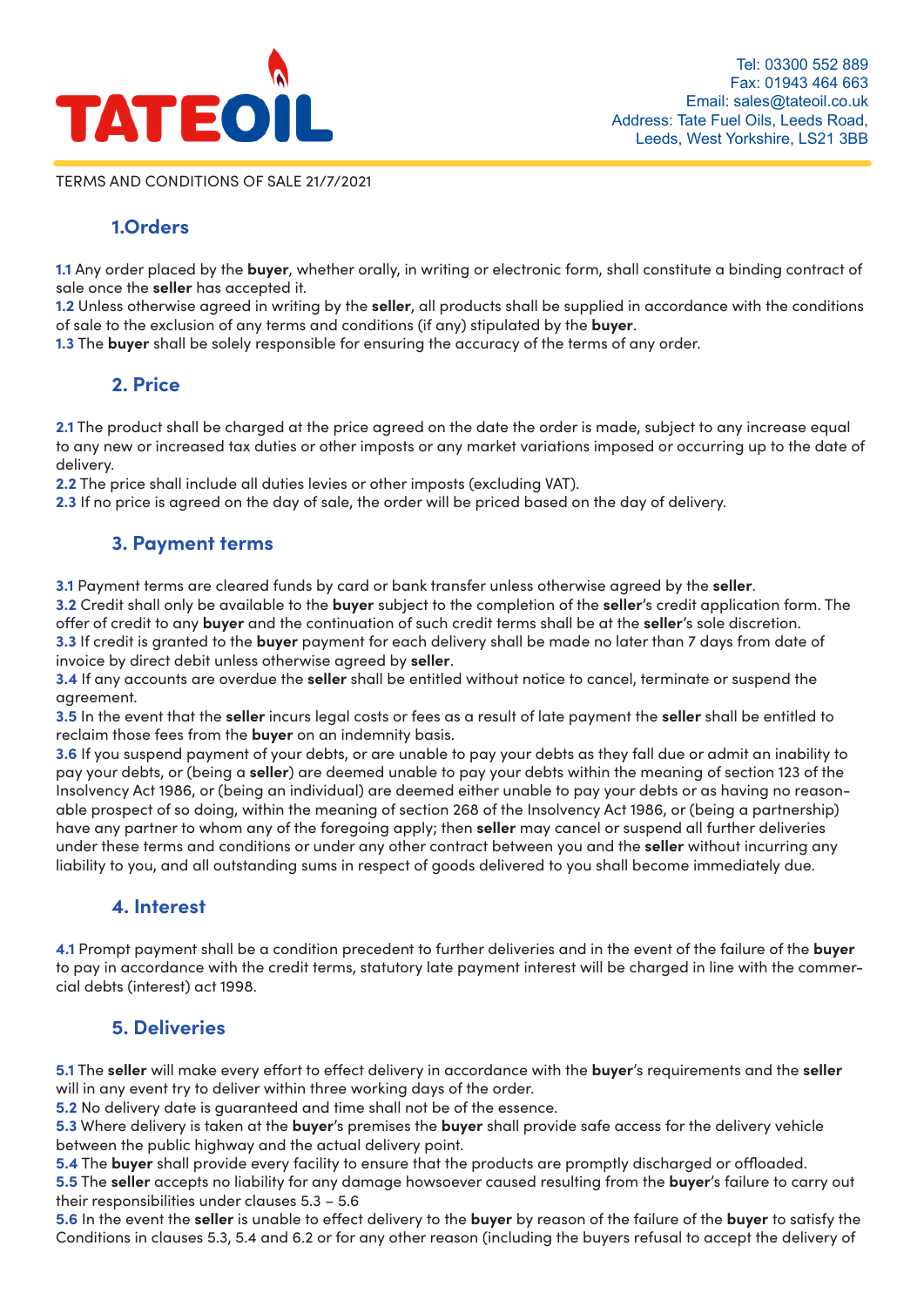the products or part thereof) the buyer will be liable for a fee. Reasonable charge for loss of business as deemed by seller will be applied.

#### **6. Measurement**

**6.1** The **seller** shall not be responsible for dipping, checking or testing the **buyer**'s tank.

**6.2** The **buyer** shall be solely responsible for ensuring that the fuel is delivered into the correct feed on the **buyer**'s tank which shall have sufficient capacity to receive the ordered quantity.

**6.3** The **seller** shall accept no responsibility for any damage whatsoever caused resulting from the failure on the part of the **buyer** to comply with 6.1 and 6.2 above.

#### **7. Title**

**7.1** The **seller** shall remain the owner of all product supplied until such time as full payment of all sums owing to the **seller** have been paid.

#### **8. Liabilities**

**8.1** The **seller**'s liability in terms of these conditions is in lieu of and to the exclusion of all other warranties conditions or obligations imposed or implied by statute or otherwise in relation to the quality or description of the goods or their fitness for any particular purpose and all liability for any loss or damage whether direct, indirect or consequential (howsoever arising) is hereby expressly excluded.

**8.2** The **buyer** shall indemnify the **seller** against all claims for personal injury loss or damage to property brought against the **seller** by third parties arising from the delivery storage or use of the products unless such injury loss or damage is solely attributable to the negligence of the **seller** or the **seller**'s employees or agents.

**8.3** Without prejudice to the foregoing the **buyer** is warned that the products are unsuitable for any use other than as petroleum products and no liability of any kind whatsoever is accepted by the **seller** for any consequences of using the products for any other purpose.

**8.4** In the event the **buyer** is a consumer as defined under the Sale of Goods Act 1979 or any statutory modification thereof any provision of these conditions which is of no effect by reason of such statute regulation or otherwise shall not apply. For the avoidance of doubt the statutory rights of a consumer are not in any way affected by these conditions.

#### **9. General**

**9.1** This agreement is personal to the **buyer** and shall not be assignable in whole or by part by the **buyer** without the written consent of the **seller** which may transfer all or any of its rights, benefits and obligations under this agreement to any person at any time. Following any transfer, references to the **seller** will be read as references to the transferee to the extent of the transfer.

**9.2** The **seller** reserve the right at all times to vary any of the terms of this agreement and such variation shall take effect 30 days after written notice of such variation is served on the **buyer**s by the **seller** provided always that upon receipt of such variation the **buyer** shall be entitled to serve 30 days written notice to terminate within the 30-day period such notice to have the effect of postponing any change as regards the **buyer** until the date of termination. **9.3** This Agreement shall be governed by English law and the parties submit to the exclusive jurisdiction of English courts.

**9.4** The **seller** shall not be liable for any loss the **buyer** may suffer if it is prevented from or delayed in providing any service (including production of statements) due to strikes, industrial action, failure of power supplies or equipment or causes beyond its control or that of its suppliers, agents or contractors.

**9.5** The **seller** may at its discretion obtain information from third parties to ascertain the **buyer**'s credit status. **9.6** For quality and security purposes all phone calls are recorded.